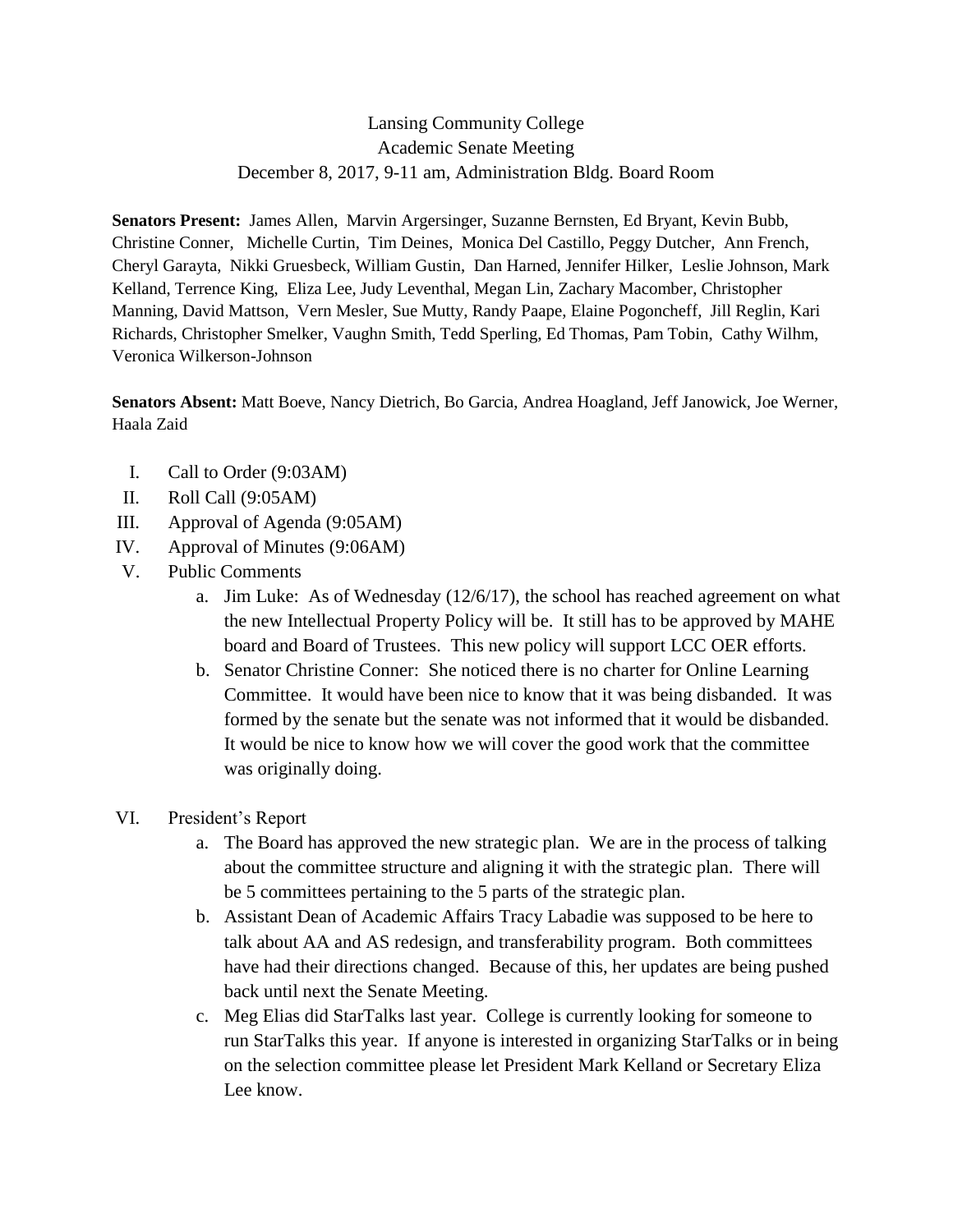- d. Senator Leslie Johnson suggested an agenda item to discuss the new ADA compliance issue that will be coming soon. It is a committee for being ADA compliant. There has not been a formal announcement because there is not a plan for training and support yet. This should not be difficult implement but it will be time consuming. Our courses need to be ADA compliant. This is coming but college does not know the time frame. It is at least one year out. When we discuss OER we should be talking about OER materials being ADA compliant. Spring 2018 will have 4-5 workshops out of CTE. Please contact Senator Leslie Johnson or the CTE for more information.
- VII. Provost's Report
	- a. Reminder that January "Charge Up" is January 4, 2018. 8:30AM-1:00PM at WEST Campus. Please wear comfortable shoes. Let Pam Blundy know if you need any type of assistance. There is a bus that will leave Main Campus at 8:15AM and has room for 44 people. The bus will return to Main Campus after lunch. BRING YOUR STARCARD. Registration will be done by StarCard. Program meetings will be in the afternoon. Full time faculty are required.
	- b. Feedback on the evacuation: There was a debrief session to see what went well and what did not go well. There will be changes in the protocol, especially on West Campus. Main Campus went smoothly.
	- c. Faculty are encouraged to apply for the third round of OER awards. The Spring 2019 semester round is due January 8, 2018. Please contact OER Project Manager Regina Gong for more information. If money is not used it will go back to the General Fund.
	- d. The divisional operating plans have been created as well as the strategic plan. Program operating plans must align with the divisional operating plans.
	- e. The LCC Baseball team is having a ring ceremony. 2016-2017 team are commemorating their Final Four appearance. Saturday Dec. 16, 2017. Gannon gym, at half time of the Men's Basketball game.
	- f. The origin of StarTalks was with Senate. We honor 3 people across the campus who have demonstrated good values in their work. Senators are encouraged to continue to support StarTalks. Acknowledgement needs to be given to people who might not normally be acknowledge.
	- g. The CTE has prepared trainings for faculty pertaining to accessibility and ADA compliance. It has to do with websites, communications, etc. It is a college wide initiative that is not only on the faculty. Every way we communicate needs to be accessible and ADA compliant. An action plan and time line have not been developed but everyone can anticipate to be involved.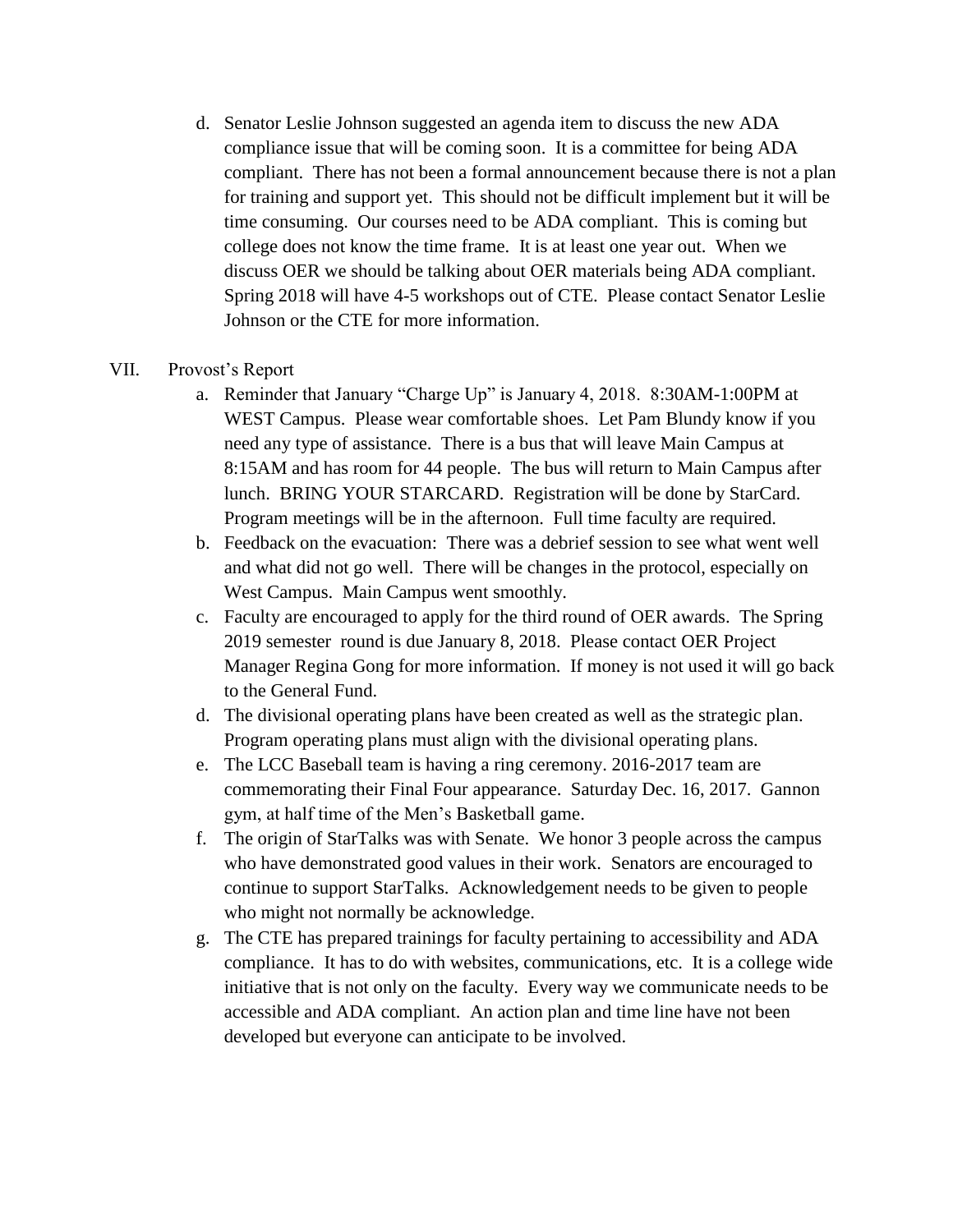- VIII. Consent Agenda Action Item
	- a. Curriculum Committee Report
		- i. President Mark Kelland moves to accept all courses with no objection.
		- ii. Approved.
	- IX. Standing Committees Report (Vice President Peggy Dutcher)
		- a. We have DRAFT charters for CC and TAC.
		- b. Vice President Peggy Dutcher is working with Internal Communications Coordinator Karen Tommasulo about how articles and information can be put in the Star. She is also working with Web Designer Nick Meyers for web pages for each of the standing committees. There will be commonality on charter, membership, meetings, agendas, minutes, etc. Some committees have additional information but all of this will be on their webpages. The hope is to have Charters approved at first meeting next year and to have webpages up. Increased communication with the committees is the goal.
		- c. We are piloting monthly reports from each committee. It will give Senators an idea of what is going on with each committee. Vice President Dutcher is looking for feedback on the forms.
	- X. Finance 101 (Chief Financial Officer Donald Wilske)
		- a. The college's revenue totaled \$133.3 million in fiscal year 2016-17. Thirty percent of that money came from property taxes, 25 percent from tuition and fees, 23 percent from state appropriations, 18 percent from grants and contracts, and 4 percent from other sources. As the economy recovers, the taxable value of properties within the LCC district has grown by nearly \$1 billion since 2013, resulting in increased property tax revenue to the college.
		- b. LCC's revenue is distributed to five different funds:
			- i. Restricted funds, which come from outside the college, typically in the form of a grant;
			- ii. Designated funds, which the Board of Trustees has dedicated to a specific purpose;
			- iii. Plant funds, for buildings and maintenance;
			- iv. Auxiliary funds, for purposes outside the college's core mission, which for LCC includes food service and parking; *and,*
			- v. General fund, for all other sources.
		- c. About  $45.3$  percent of all general fund expenses or about \$55.2 million go toward employee salaries and wages. Another 18.4 percent – about \$22.4 million – is dedicated to employee benefits. Other general fund expenses include services and supplies, scholarships for students, and transfers.
		- d. In fall 2017, about 69 percent of course sections are being taught by adjunct faculty, while 31 percent were taught by full-time faculty. In the fall of 2013, 73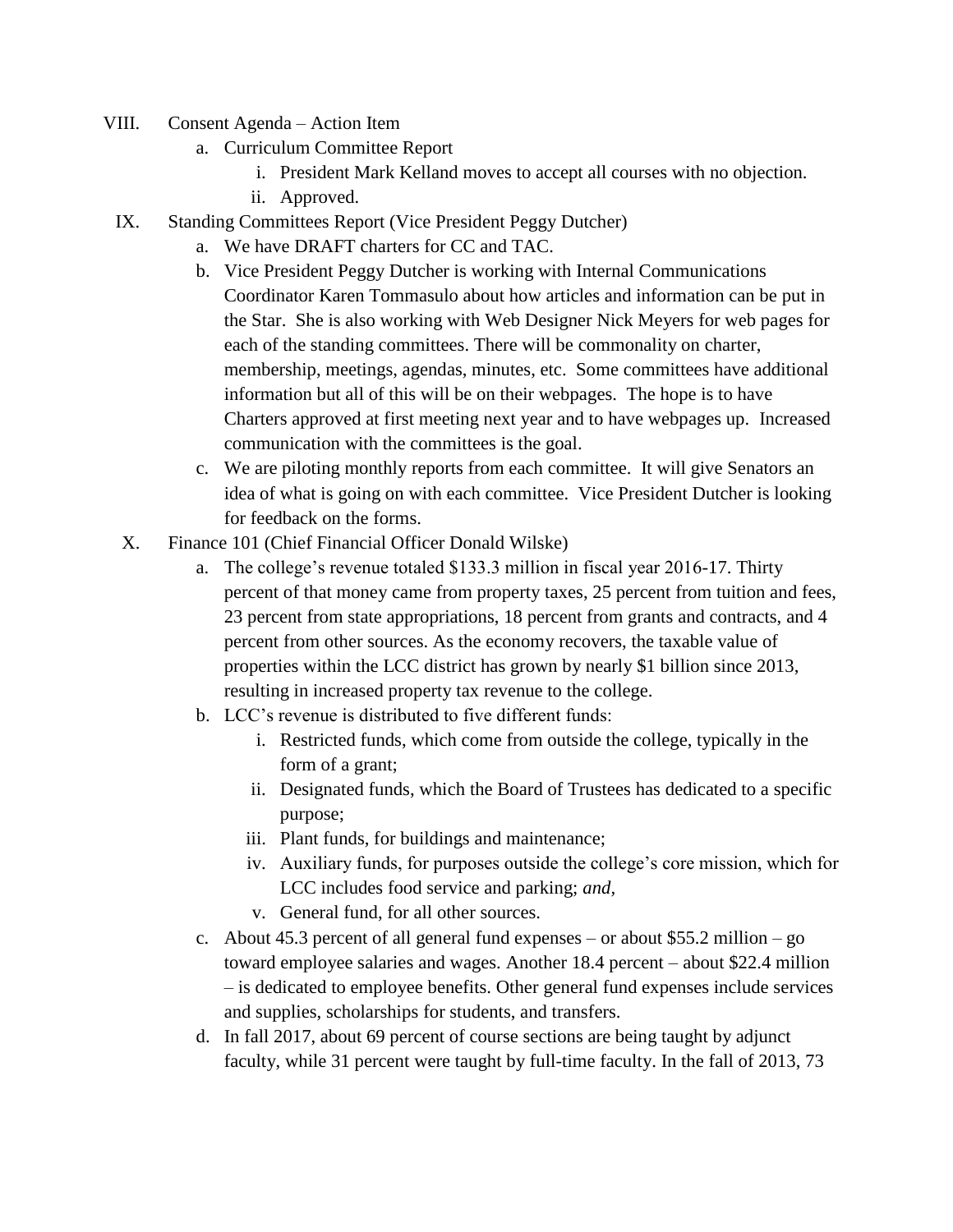percent were taught by adjuncts and 27 percent by full-time. Declining enrollment has driven most of this trend.

- e. A sound financial position is important for the continued education of our students, and HLC requires fiscal sustainability for continued accreditation. The next fiscal year budget development process will launch in late January 2018, at which time more details will be available.
- f. For more information, contact your Senator representative for the full PowerPoint.
- XI. Student Engagement Report (Success Coach Director Carrie Gregg)
	- a. The college is working through the setbacks. There will be a more official communication soon. The Student Engagement Report will now be known as "Early Alert." Reports will not be due biweekly anymore. They will be 2 weeks, 6 weeks, and 10 weeks. There will be a website with guidelines up soon. Due dates will correspond to course start dates. The website will not be ready for Spring 2018 semester but hardcopies of all information will be given out at the "Charge Up" at the beginning of the semester. You can refer a student at any time throughout the semester. Any courses that are less than 12 weeks will not have to do the end week report.
	- b. Changes to the form itself will be rolled out slowly. "Participation" will change to "Attendance" for Spring 2018 semester. A comment box will be added Summer 2018 semester. A checkbox at the bottom for no submissions will also be added in Summer 2018 semester. The progress report piece for faculty is in the works. If the student engages in the process, the faculty will be contacted and will be informed who the Academic Success Coach is for that student. Faculty are encouraged to speak with students to let them know they are being referred. The blind referral system seemed to only have about 25% of students engage with Success Coaches.
	- c. Academic Success Coaches will have a metrics system that will be reported to the Board of Trustees. How is this working, what is working, are students improving, efficacy, etc.
- XII. Lecture Capture et al. (Justus Rohlfs/TAC)
	- a. Kaltura is LCC's YouTube. It is integrated with D2L under MyMedia. Instructors can upload media or videos and make their own videos. Once instructors record themselves it is automatically uploaded into MyMedia. This has been out for almost 2 years.
	- b. Kaltura Classroom is new program. Installs on a basic level of any classroom. Records videos with a camera and mic in the room. It will auto-record screen, camera, and mic. If an instructor forgets to save, it gets auto-sent to IT and will be sent back to the instructor. TLC 040 is a lecture capture room for faculty use.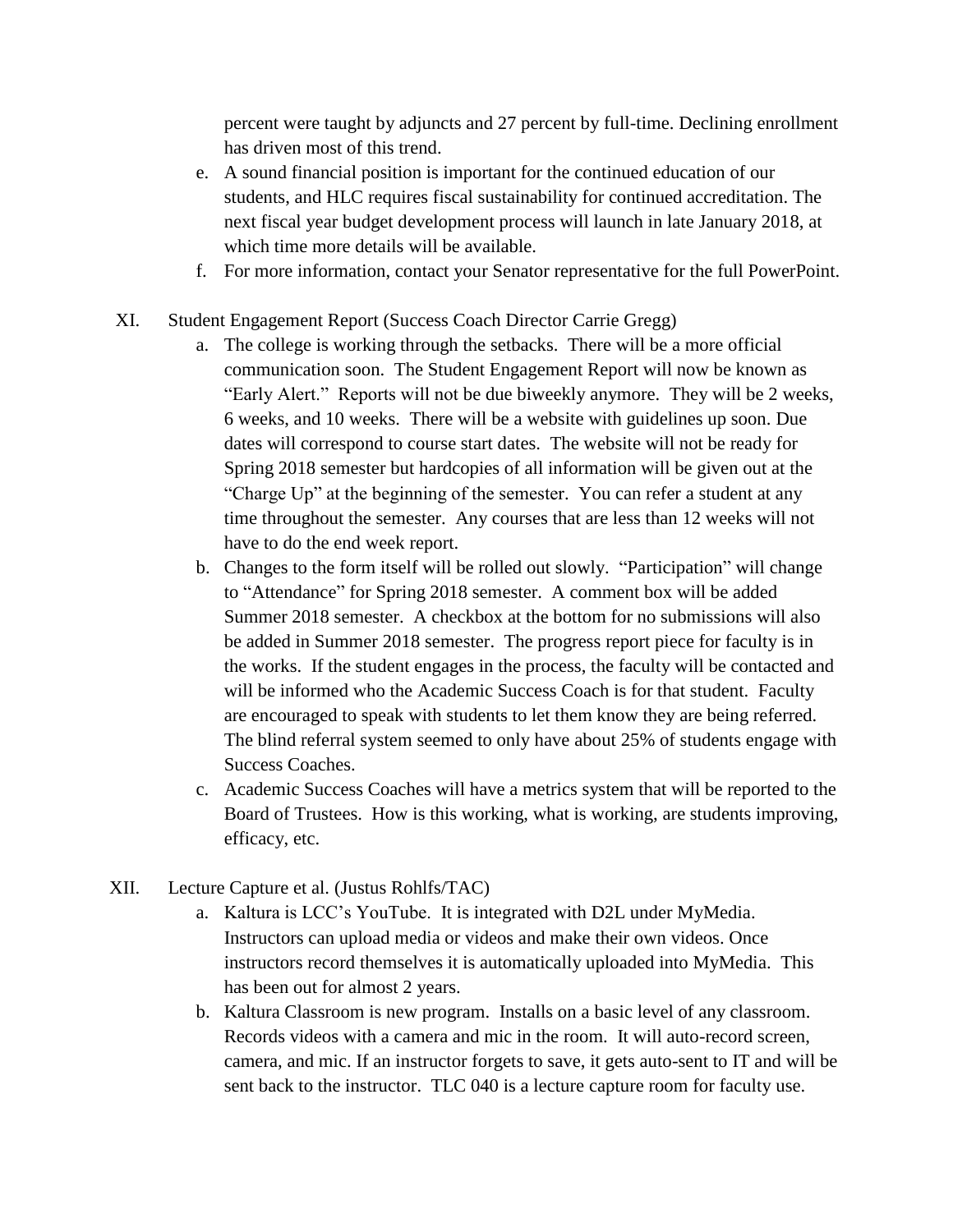This room has an operator that controls everything for the instructor. This is a good way to get started for faculty that are new to making videos. Also, LCC has a Mini-Lecture Classroom if instructors want to capture small parts of a lecture for online classes. Mic, computer, and background are already set up.

- c. LCC has a brand new LightBoard. It works like a white board but it's a clear piece of glass that presenters stand behind. The image is reversed so the presenter doesn't have to write backwards. Presenters have to do the "Weather Man" thing and look at two monitors. The picture isn't in front of the presenter but students can see images. Can have images, gifs, or videos displayed.
- d. Closed Captioning is possible for Kaltura. Look under Actions, then Order Captions. This is computer generated closed captioning. It will not auto-publish closed captions, it must be approved. Keep ADA compliance in mind.
- e. Contact 5-Star Service Center or Rob Edwards ext. 1684, Justus Rohlfs ext. 1671
- XIII. Proposed By-Laws Changes (first read)

## Article III – Section 2

H. Members representing an Academic Unit who are on extended leave (e.g., sabbatical, medical) shall be represented by an interim-senator chosen by the Academic Unit in consultation with and approval by the senate executive committee. Elected interimsenators will have voting rights.

Items H, I, and J become items I, J, and K.

## Article V – Section 1. Regular Meetings:

B. The Senate will develop and publish a schedule for regular meetings for the following semester by the end of the current semester (fall, spring, and summer).

- a. Senator James Allen: Why does the executive committee have to approve the interim-senator?
- b. Secretary Eliza Lee: Agree, normal elections do not have executive committee approve each member.
- c. Senator Chris Manning: The secretary is in charge of the elections and should be informed of the decision or in charge of facilitating interim-senators. We should do what we normally do in an election.
- XIV. TAC and CC Charters (first read)
	- a. Will be on the Agenda next meeting for a vote. If people have thoughts, concerns, or amendments please contact Vice President Peggy Dutcher.
- XV. Interim Provost Elaine Pogoncheff
	- a. We need names for Co-Chairs for the 5 Strategic planning steering committees. Need those names immediately. Co-chairs do not have to come from Academic Senate.